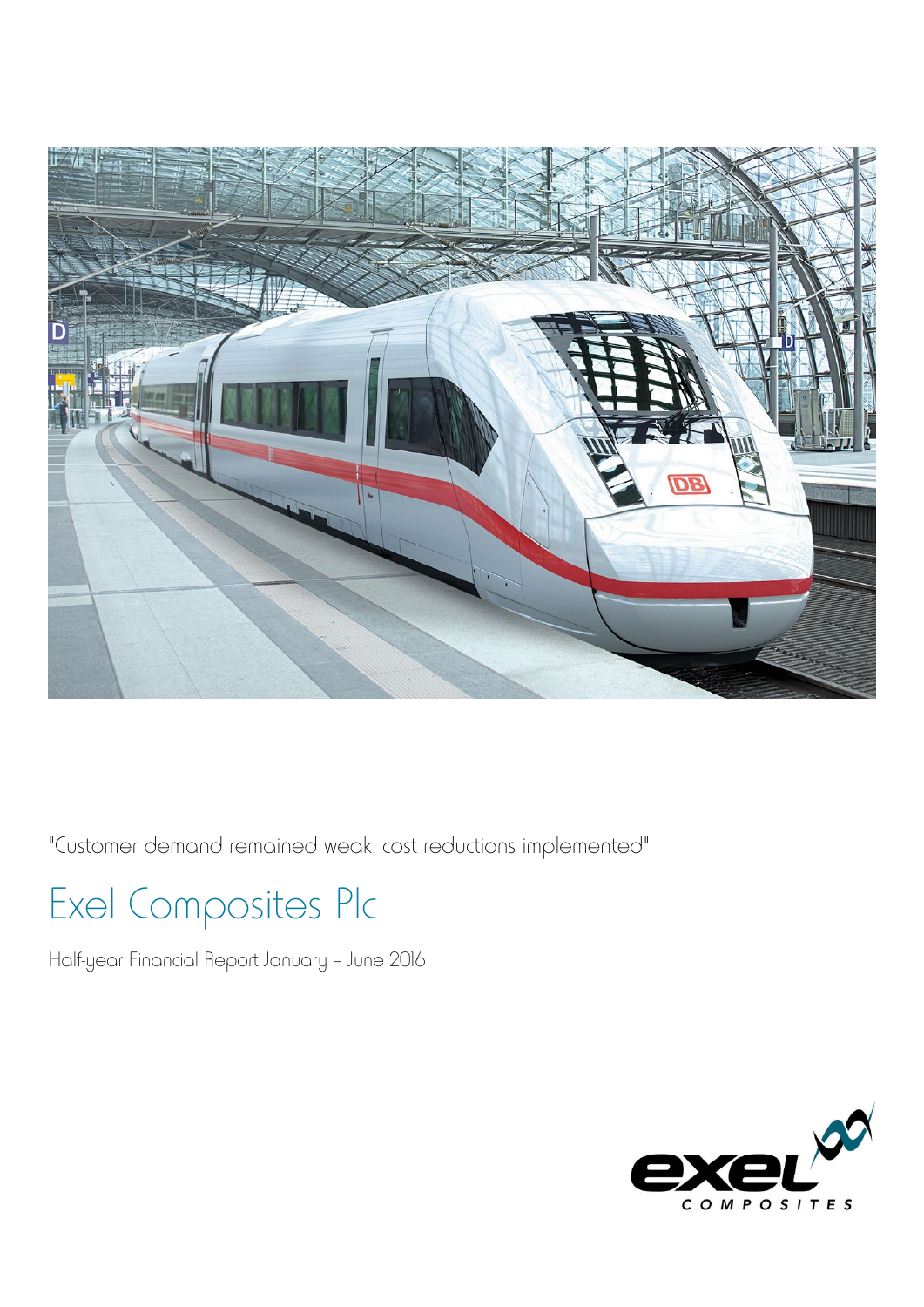# Key figures January - June 2016

19.3  $21.1$ 18.0 19.0  $21.4$ 21.4 19.7 21.5 17.8 17.9  $Q1-Q4$  $Q1-Q4$  $Q1-Q2$ 2014 2015 2016

Revenue, EUR million

Order intake, EUR million



Net cash flow, EUR million





### Consolidated key figures

Operating profit, EUR million

| <b>EUR thousand</b>           | $1.4 - 30.6.$<br>2016 | $1.4.-30.6.$<br>2015 | Change,<br>% | $1.1.-30.6.$<br>2016 | $1.1 - 30.6.$<br>2015 | Change,<br>% | $1.1 - 31.12.$<br>2015 |
|-------------------------------|-----------------------|----------------------|--------------|----------------------|-----------------------|--------------|------------------------|
| Order intake                  | 20,231                | 21,423               | $-5.6$       | 38,263               | 44,185                | $-13.4$      | 83,374                 |
| Order backlog 1)              | 15,799                | 13,783               | 14.6         | 15,799               | 13,783                | 14.6         | 15,348                 |
| Revenue                       | 19,720                | 21,352               | $-7.6$       | 37,639               | 42,847                | $-12.2$      | 80,196                 |
| Operating profit              | 1,147                 | 1,348                | $-14.9$      | 1,293                | 3,340                 | $-61.3$      | 4,414                  |
| % of revenue                  | 5.8                   | 6.3                  |              | 3.4                  | 7.8                   |              | 5.5                    |
| Adjusted operating profit 2)  | 1,167                 | 1,540                | $-24.2$      | 1,316                | 3,581                 | $-63.3$      | 4,770                  |
| % of revenue                  | 5.9                   | 7.2                  |              | 3.5                  | 8.4                   |              | 5.9                    |
| Profit for the period         | 882                   | 800                  | 10.3         | 880                  | 2,358                 | $-62.7$      | 2,844                  |
| Net cash flow                 | 342                   | 1,671                | $-79.5$      | $-520$               | 2,359                 | $-122.0$     | 3,385                  |
| Return on capital employed, % | 11.4                  | 14.0                 |              | 6.5                  | 17.9                  |              | 12.0                   |
| Net gearing, %                | 18.4                  | $-2.4$               |              | 18.4                 | $-2.4$                |              | 2.0                    |
| Earnings per share, EUR       | 0.07                  | 0.07                 |              | 0.07                 | 0.20                  |              | 0.24                   |
| Equity per share, EUR         | 2.35                  | 2.59                 | $-9.3$       | 2.35                 | 2.59                  | $-9.3$       | 2.58                   |
| Employees on average          | 487                   | 513                  | $-5.1$       | 490                  | 500                   | $-2.0$       | 498                    |

1) As per 30 June 2016.

2) Excluding material items affecting comparability, such as restructuring costs, impairment losses and reversals, and costs related to planned or realized business acquisitions or disposals. For more information, please refer to the paragraph "Change in Exel Composites' financial reporting terminology" of this Half-year Financial Report.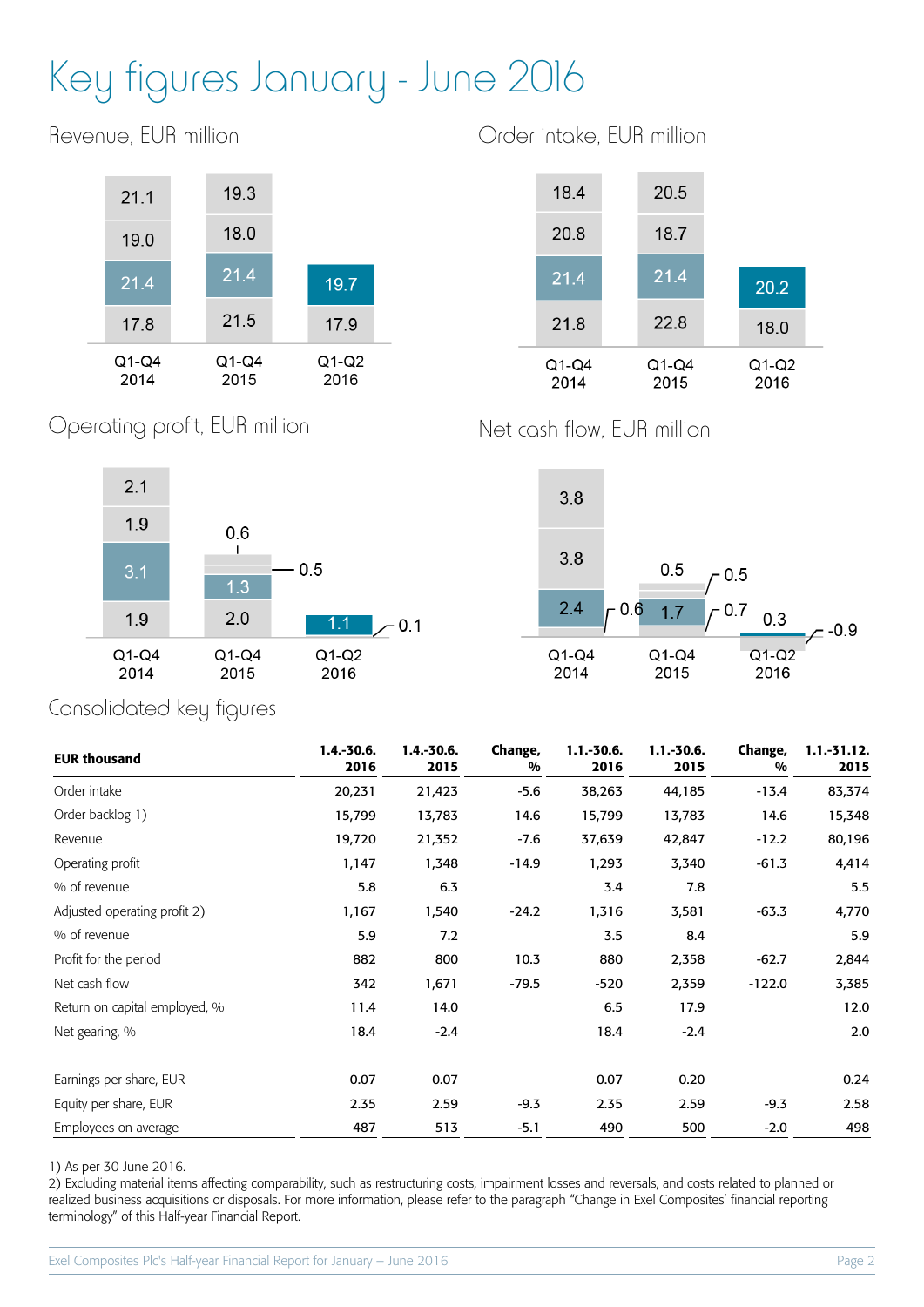# "Customer demand remained weak, cost reductions implemented"

## Q2 2016 in brief

- Order intake for the second quarter amounted to EUR 20.2 (21.4) million, -5.6% in comparison to previous year.
- Revenue amounted to EUR 19.7 (21.4) million, -7.6% in comparison to previous year.
- Operating profit amounted to EUR 1.1 (1.3) million, which is 5.8% (6.3) of revenue.
- Net cash flow from operating activities was positive at EUR +0.3 (+1.7) million.
- Earnings per share were EUR 0.07 (0.07).

#### H1 2016 in brief

- Order intake for the period amounted to EUR 38.3 (44.2) million, -13.4% in comparison to previous year.
- Revenue amounted to EUR 37.6 (42.8) million, -12.2% in comparison to previous year.
- Operating profit amounted to EUR 1.3 (3.3) million, which is 3.4% (7.8) of revenue.
- $\bullet$  Net cash flow from operating activities was negative at EUR -0.5 (+2.4) million.
- Earnings per share were EUR 0.07 (0.20).

## Outlook for full year 2016 (terminology change in brackets)

The Company continues to implement its new strategy with focus on operational efficiency and optimizing the global manufacturing footprint. The Company estimates that adjusted operating profit (previously: operating profit excluding any non-recurring items) will decrease in 2016 compared to 2015.

## President and CEO, Riku Kytömäki

During the second quarter of 2016 the market environment has remained challenging. Demand of some of our key clients has remained weak, which has led to lower order volumes to Exel Composites and a decline in revenue both in Europe and in Asia. The declining share of some high volume customers has also negatively affected our sales mix.

Our cost structure in the first quarter of 2016 was not in line with the lower than expected business volume. Therefore additional cost take out measures were initiated during first quarter, targeted particularly at our units in Australia and Finland. These measures started to materialize in May-June improving our operating profit of the second quarter. As such, we were able to considerably reduce the impact of the decreased volume on profitability and to improve the operating profit from the first quarter. The cost take out measures will continue throughout the second half of 2016.

Market outlook in the short term remains challenging. New customer acquisition in composite business is especially challenging when metal and oil prices are at a historically low level. However, we expect our focused customer segment initiatives to gradually bring results. In addition, unfavorable changes in our sales mix have led to shorter production runs and lower production yield. We are taking actions to optimize production under these conditions and consequently improve our operational efficiency.

In the long term we expect that megatrends, such us urbanization and energy efficiency, continue to prevail and drive growth. These attractive long term market fundamentals and our expertise in composites together with actions in line with our strategy keep us well positioned for profitable long term growth.

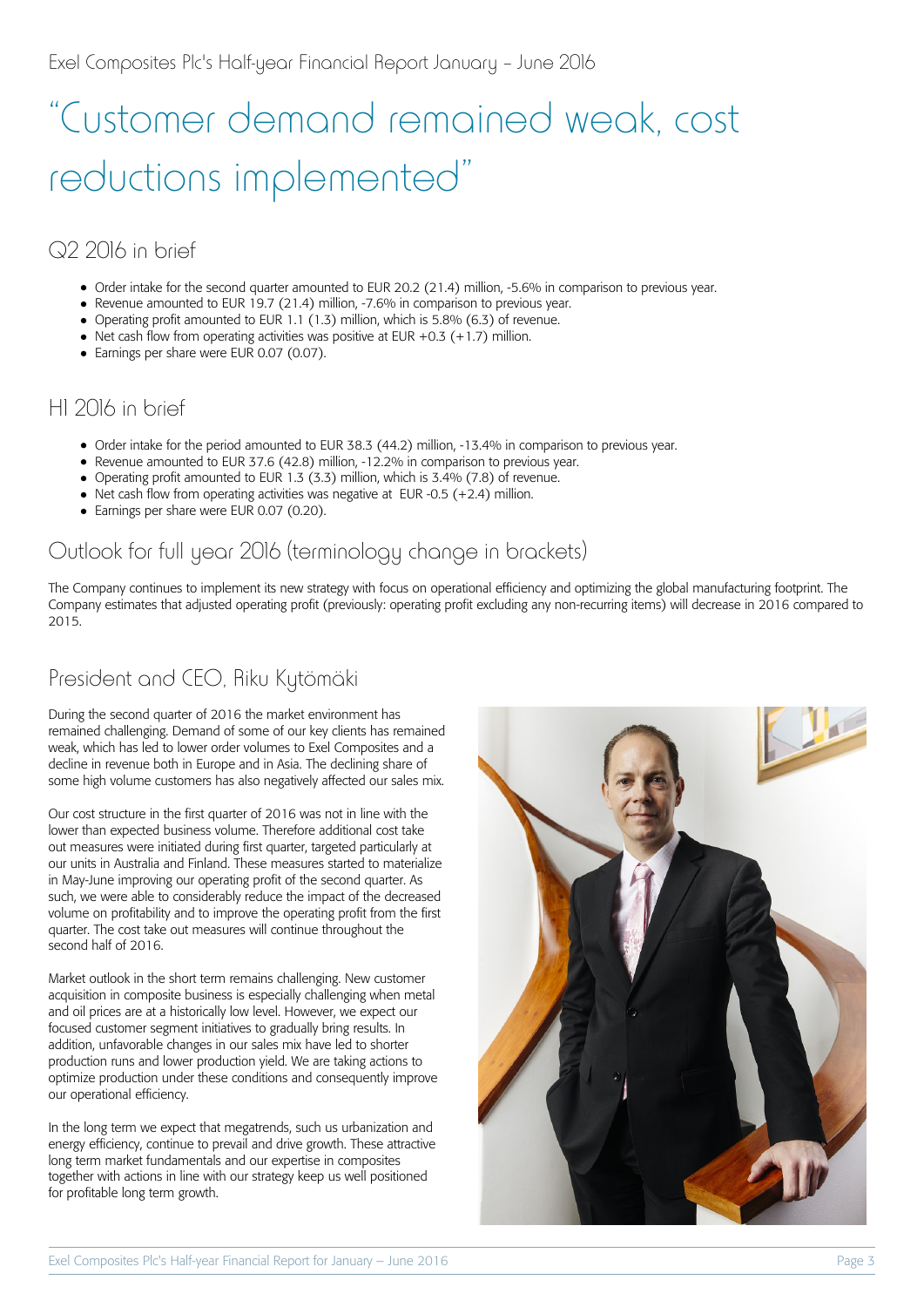#### Order intake and order backlog

Order intake for the second quarter of 2016 amounted to EUR 20.2 (21.4) million, which is 5.6% lower in comparison to previous year.

For the first half of 2016, order intake was EUR 38.3 (44.2) million, which is a decrease by 13.4% compared to previous year. Order backlog on 30 June 2016 was EUR 15.8 (13.8) million.

#### Revenue

Group revenue in the second quarter of 2016 amounted to EUR 19.7 (21.4) million, which is 7.6% lower in comparison to previous year.

For the first half of 2016, Group revenue amounted to EUR 37.6 (42.8) million, which is a decrease by 12.2% compared to previous year.

Revenue was impacted mainly by declined business volumes by -4.0% and effects of the sales mix by -7.0%, while exchange rates had an impact of -1.2%. Despite sales performance for the customer industries Construction & Infrastructure and Other Applications being approximately at and above previous year's level, -1.7% and 15.4% respectively, this did not compensate for the decline in our biggest customer industry, Industrial Applications. The decrease in revenue of 23.3% was mainly attributable to weak demand of some key clients, which has led to decreased order volumes to Exel Composites. In our main market Europe revenue decreased by 12.8% and in region APAC by 21.0%. This was due to lower order volumes of some key customers as well as lower market demand in Asia, particularly in Australia and China. Revenue for region Rest of the World, although small in volume, increased during the period under review.

#### Revenue by region

| <b>EUR thousand</b> | 1.1.-30.6.2016 | 1.1.-30.6.2015 | Change, % | 1.1.-31.12.2015 |
|---------------------|----------------|----------------|-----------|-----------------|
| Europe              | 30.327         | 34.787         | $-12.8$   | 63.896          |
| APAC                | 5.644          | 7.142          | $-21.0$   | 13.712          |
| Rest of world       | 1.667          | 918            | 81.6      | 2.588           |
| Total               | 37.639         | 42.847         | $-12.2$   | 80.196          |

#### Revenue by Customer Industry

| <b>EUR thousand</b>           | 1.1.-30.6.2016 | 1.1.-30.6.2015 | Change, % | 1.1.-31.12.2015 |
|-------------------------------|----------------|----------------|-----------|-----------------|
| Industrial Applications       | 20.289         | 26.444         | $-23.3$   | 47.386          |
| Construction & Infrastructure | 9.067          | 9.225          | $-1.7$    | 18.364          |
| Other Applications            | 8.283          | 7.178          | 15.4      | 14.446          |
| Total                         | 37.639         | 42.847         | $-12.2$   | 80.196          |

#### Operating profit

The Group's operating profit amounted to EUR 1.1 (1.3) million in the second quarter of 2016 and was 5.8% (6.3) of revenue.

In the first half of 2016 and compared to previous year, operating profit decreased to EUR 1.3 (3.3) million, 3.4% (7.8) of revenue. Lower order volumes from some key customers and a less favorable sales mix significantly impacted our revenue, especially in the first quarter of 2016. However, we were able to considerably reduce the impact of the decreased volume on profitability with cost saving measures.

Net financial expenses for the period January – June 2016 were EUR 0.0 (-0.1) million. The Group's profit before taxes was EUR 1.3 (3.2) million and profit after taxes EUR 0.9 (2.4) million.

#### Financial position

Net cash flow from operating activities for the first half of 2016 was negative at EUR -0.5 (+2.4) million. Cash flow before financing, but after capital expenditure, amounted to EUR -1.9 (0.5) million. The capital expenditure on fixed assets amounted to EUR 1.4 (1.8) million. Capital expenditure was financed with cash flow from business operations. At the end of the first half of 2016, the Group's liquid

assets stood at EUR 7.4 (9.4) million. Total depreciation of non-current assets during the first half of 2016 amounted to EUR 1.5 (1.4) million.

The Group's consolidated total assets at the end of the first half of 2016 were EUR 54.8 (56.1) million. Interest-bearing liabilities amounted to EUR 12.6 (8.7) million. Net interest-bearing liabilities were EUR 5.1 (-0.7) million.

The dividend for 2015 resolved by the Annual General Meeting on 17 March 2016 totaling EUR 2.6 (2.4) million, or EUR 0.22 (0.20) per share, was paid on 30 March 2016.

Equity at the end of the first half of 2016 was EUR 28.0 (30.9) million and equity ratio 51.3% (55.3). The net gearing ratio was 18.4% (-2.4).

Fully diluted total earnings per share were EUR 0.07 (0.20). Return on capital employed was 6.5% (17.9). Return on equity was 6.0% (15.6).

#### Research and development

Research and development costs for the first half of 2016 totaled EUR 1.0 (0.9) million, representing 2.7% (2.2) of revenue.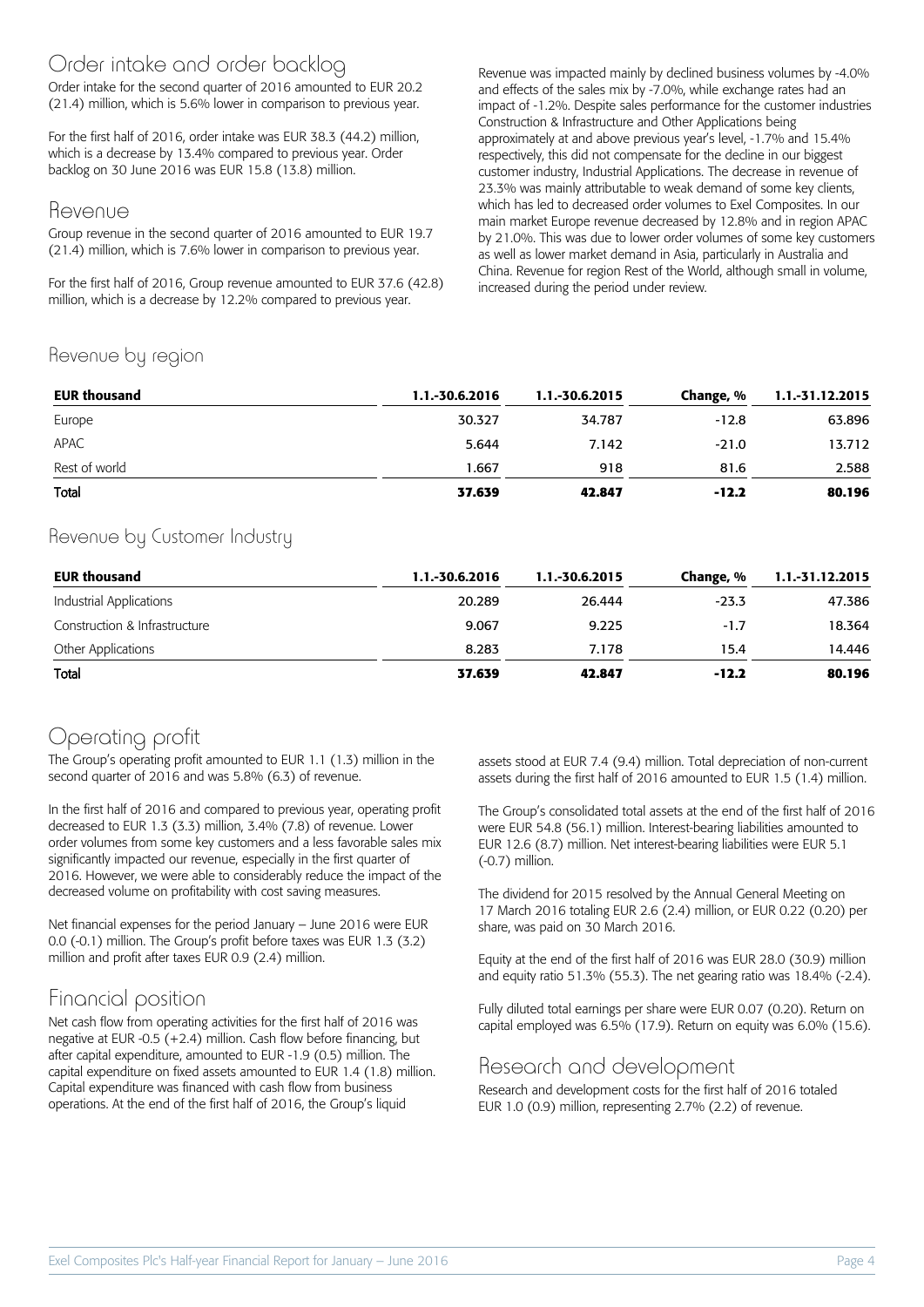#### Shares and shareholders

At the end of June 2016, Exel Composites' share capital was EUR 2,141,431.74 and the number of shares was 11,896,843. There were no changes in the share capital during the period under review. There is only one class of shares and all shares are freely assignable under Finnish law.

Exel Composites did not hold any of its own shares during the period under review.

At the end of June 2016 the share price closed at EUR 4.90. During the period under review, the average share price was EUR 5.45, the highest share price EUR 6.85 and the lowest share price EUR 4.78. A total of 700,709 shares were traded at Nasdaq Helsinki Ltd., which represents 5.89% of the average number of shares. On 30 June 2016 Exel Composites' market capitalization was EUR 58,294,530.70 million.

Exel Composites had a total of 2,977 shareholders on 30 June 2016 and received no flagging announcements during the period under review. Information on the company's shareholders is available on the corporate website at www.exelcomposites.com under the Investor section.

#### Organization and personnel

At the end of June 2016, Exel Composites employed 486 (511) people, of whom 211 (225) in Finland and 275 (286) in other countries. The average number of employees for January – June 2016 was 490 (500).

### Environment, health and safety

Environment, health and safety are high priority at Exel Composites. Environmental issues are managed using ISO 14001 standard as a guideline in all the units of the Group and the company plays a leading role in industry associations such as EuCIA (European Composites Industry Association). In 2016 we continue with preventative reporting and follow-up on occupational health and safety, and target to further reduce, among others, the number of lost time incidents.

#### Major near-term risks and uncertainties

Exel Composites Financial Statements Release 2015 describes the key risk areas in relation to the Group's operations, including near-term risks and uncertainties. During the first half of 2016, there are no significant changes in relation to these.

## Outlook for full year 2016

#### (terminology change in brackets)

The Company continues to implement its new strategy with focus on operational efficiency and optimizing the global manufacturing footprint. The Company estimates that adjusted operating profit (previously: operating profit excluding any non-recurring items) will decrease in 2016 compared to 2015.

### Change in Exel Composites' financial

#### reporting terminology

In compliance with the new guidelines on alternative performance measures by the European Securities and Markets Authority (ESMA) Exel Composites changes the terminology used in the company's financial reporting. The change is effective as of the publication of the half-year financial report published on 21 July 2016. The term "adjusted operating profit" replaces the term "operating profit, excluding nonrecurring items". The adjusted operating profit is derived in accordance to International Financial Reporting Standards (IFRS) by adding or deducting material items affecting comparability. These include, but are not limited to, restructuring costs, impairment losses and reversals, costs related to planned or realized business acquisitions and disposals, gains and losses relating to sale of intangible and tangible assets, as well as expenses related to changes in legislation or legal proceedings.

Exel Composites uses alternative performance measures to better reflect the operational business performance and to enhance comparability between financial periods.

Vantaa, 21 July 2016

Exel Composites Plc Board of Directors

#### For further information, please contact:

Mr. Riku Kytömäki, President and CEO tel. +358 50 511 8288 riku.kytomaki@exelcomposites.com

Mr. Mikko Kettunen, CFO tel. +358 50 347 7462 mikko.kettunen@exelcomposites.com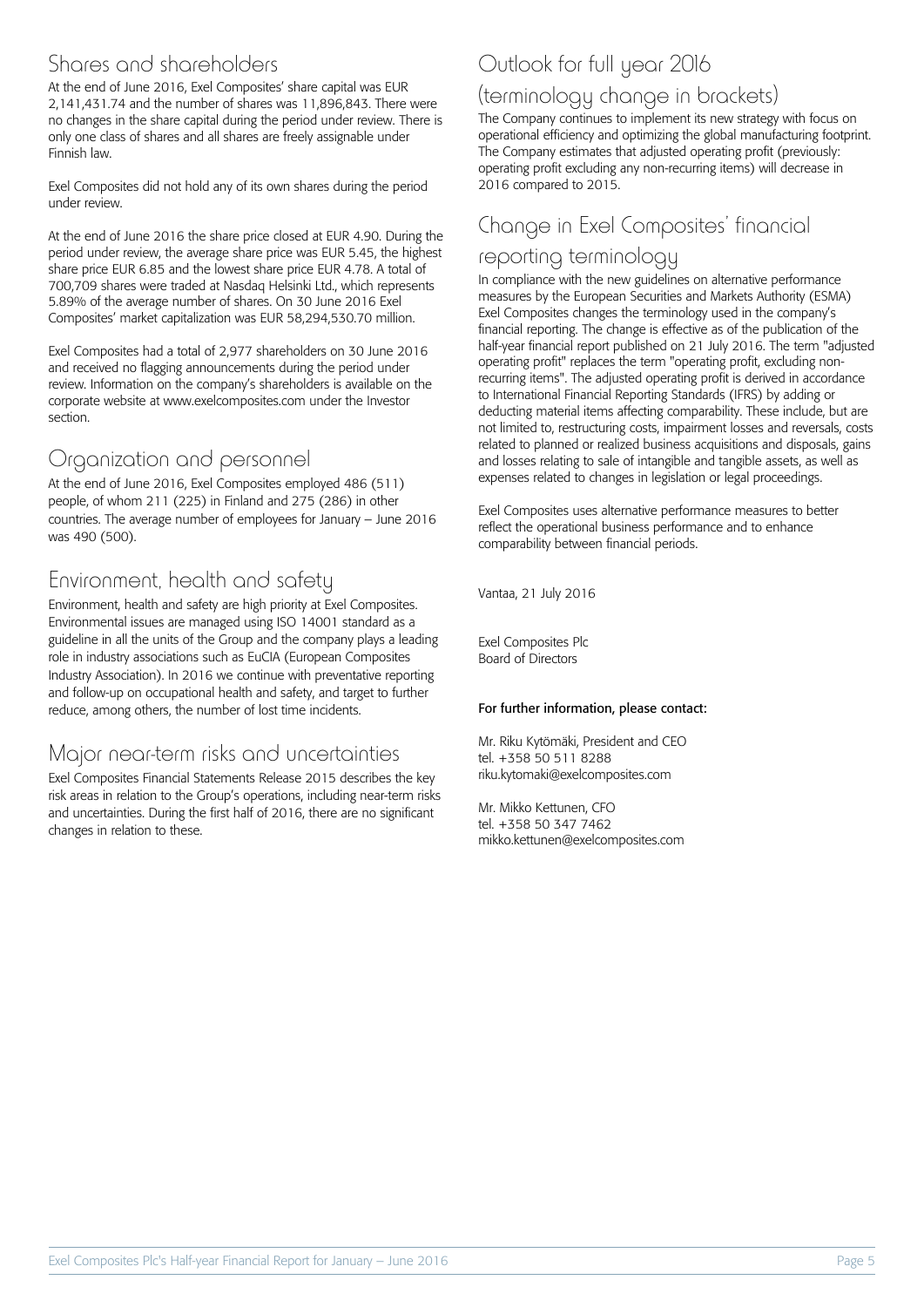## Summary and notes to the Half-year Financial Report 1 January – 30 June 2016

#### Accounting principles

This Half-year Financial Report has been prepared in accordance with IAS 34, Interim Financial Reporting. The same accounting policies have been applied as in the previous financial statements.

Preparation of financial statements in accordance with the IFRS standards requires Exel Composites' management to make estimates and assumptions that have an effect on the amount of assets and liabilities on the balance sheet at the closing date as well as the amounts of income and expenses for the financial period. In addition, the management must exercise its judgment regarding the application of accounting policies. Since the estimates and assumptions are based on the views at the date of the financial statements, they include risks and uncertainties. The actual results may differ from the estimates and assumptions.

The amounts presented in the income statement and balance sheet are Group figures. The amounts presented in the report are rounded, so the sum of individual figures may differ from the sum reported.

This half-year financial report is unaudited.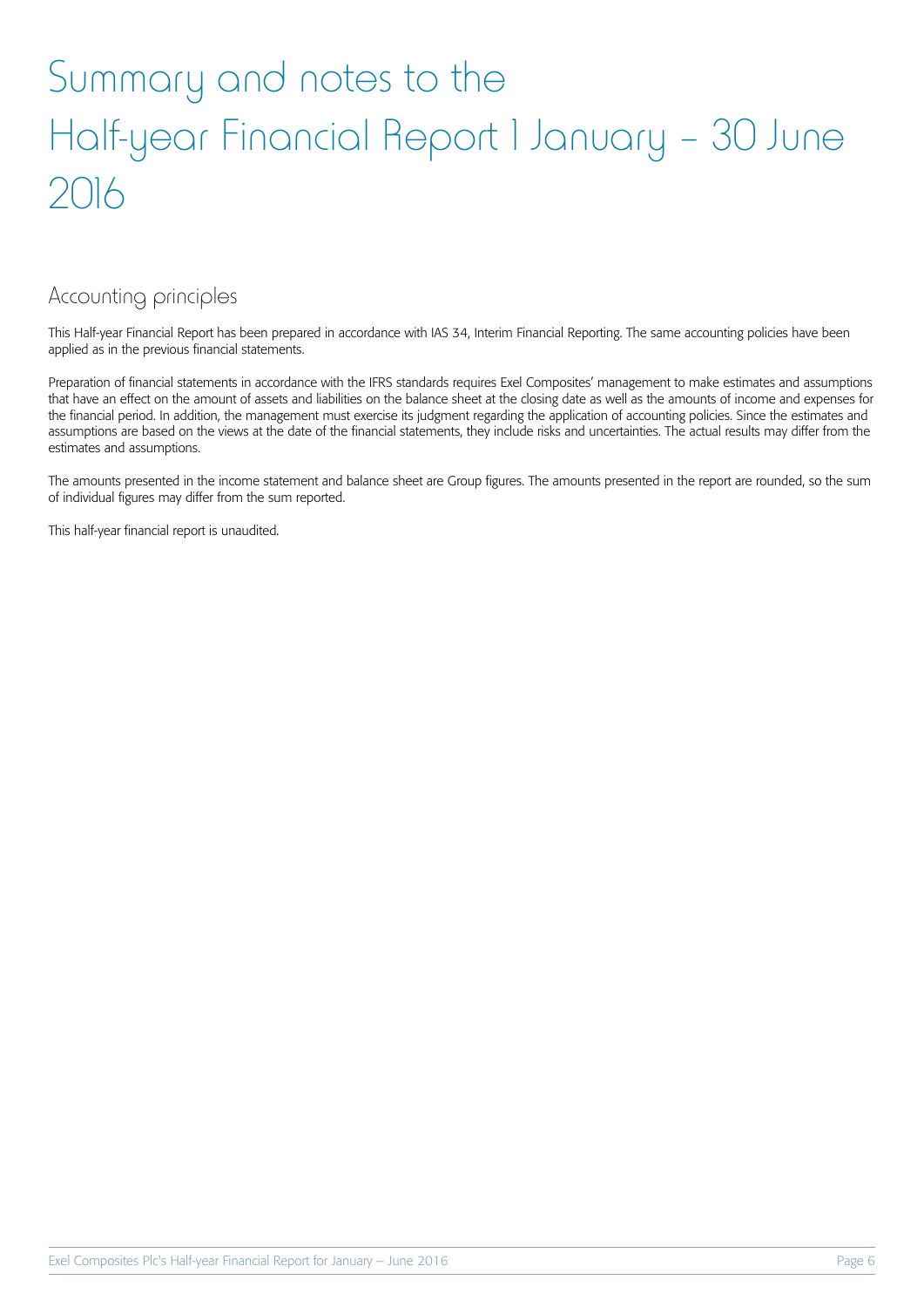## CONSOLIDATED COMPREHENSIVE INCOME STATEMENT

| <b>EUR thousand</b>                                                                          | $1.4 - 30.6$<br>2016 | $1.4.-30.6.$<br>2015 | Change,<br>% | $1.1.-30.6.$<br>2016 | $1.1.-30.6.$<br>2015 | Change,<br>% | $1.1.-31.12.$<br>2015 |
|----------------------------------------------------------------------------------------------|----------------------|----------------------|--------------|----------------------|----------------------|--------------|-----------------------|
| Revenue                                                                                      | 19,720               | 21,352               | $-7.6$       | 37,639               | 42,847               | $-12.2$      | 80,196                |
| Materials and services                                                                       | $-7,421$             | $-7,778$             | $-4.6$       | $-14,298$            | $-15,549$            | $-8.0$       | $-30,001$             |
| Employee benefit expenses                                                                    | $-6,379$             | $-6,733$             | $-5.3$       | $-12,444$            | $-13,183$            | $-5.6$       | $-25,280$             |
| Depreciation and impairment                                                                  | $-772$               | $-725$               | 6.5          | $-1,521$             | $-1,435$             | 6.0          | $-2,903$              |
| Other operating expenses                                                                     | $-4,111$             | $-4,937$             | $-16.7$      | $-8,272$             | $-9,493$             | $-12.9$      | $-18,151$             |
| Other operating income                                                                       | 109                  | 169                  | $-35.5$      | 188                  | 152                  | 23.7         | 553                   |
| Operating profit                                                                             | 1,147                | 1,348                | $-14.9$      | 1,293                | 3,340                | $-61.3$      | 4,414                 |
| Net financial items                                                                          | 31                   | $-187$               | $-116.6$     | 27                   | $-115$               | $-123.5$     | $-157$                |
| Profit before tax                                                                            | 1,178                | 1,161                | 1.5          | 1,319                | 3,224                | $-59.1$      | 4,257                 |
| Income taxes                                                                                 | $-296$               | $-361$               | $-18.0$      | $-439$               | $-867$               | $-49.4$      | $-1,413$              |
| Profit/loss for the period                                                                   | 882                  | 800                  | 10.3         | 880                  | 2,358                | $-62.7$      | 2,844                 |
| Other comprehensive income to be<br>reclassified to profit or loss in subsequent<br>periods: |                      |                      |              |                      |                      |              |                       |
| Exchange differences on translating foreign<br>operations                                    | $-482$               | $-211$               | 128.4        | $-1,013$             | 1,169                | $-186.7$     | 492                   |
| Income tax relating to components of other<br>comprehensive income                           | 0                    | 0                    | 0            | $\pmb{0}$            | $\mathbf 0$          | 0            | 0                     |
| Items that will not be classified to profit or<br>loss:                                      |                      |                      |              |                      |                      |              |                       |
| Defined benefit plan actuarial<br>$gains(+)/loss(-)$ , net tax                               | 0                    | $\mathbf 0$          | 0            | $\pmb{0}$            | $\mathbf 0$          | $\mathbf 0$  | 51                    |
| Other comprehensive income, net of tax                                                       | $-482$               | $-211$               | 128.4        | $-1,013$             | 1,169                | $-186.7$     | 543                   |
| Total comprehensive income                                                                   | $-482$               | 589                  | $-181.8$     | $-133$               | 3,526                | $-103.8$     | 3,387                 |
| Profit/loss attributable to:                                                                 |                      |                      |              |                      |                      |              |                       |
| Equity holders of the parent company                                                         | 882                  | 800                  | 10.3         | 880                  | 2,358                | $-62.7$      | 2,844                 |
| Comprehensive income attributable to:                                                        |                      |                      |              |                      |                      |              |                       |
| Equity holders of the parent company                                                         | 400                  | 589                  | $-32.1$      | $-133$               | 3,526                | $-103.8$     | 3,387                 |
| Earnings per share, diluted and undiluted,<br><b>EUR</b>                                     | 0.07                 | 0.07                 |              | 0.07                 | 0.20                 |              | 0.24                  |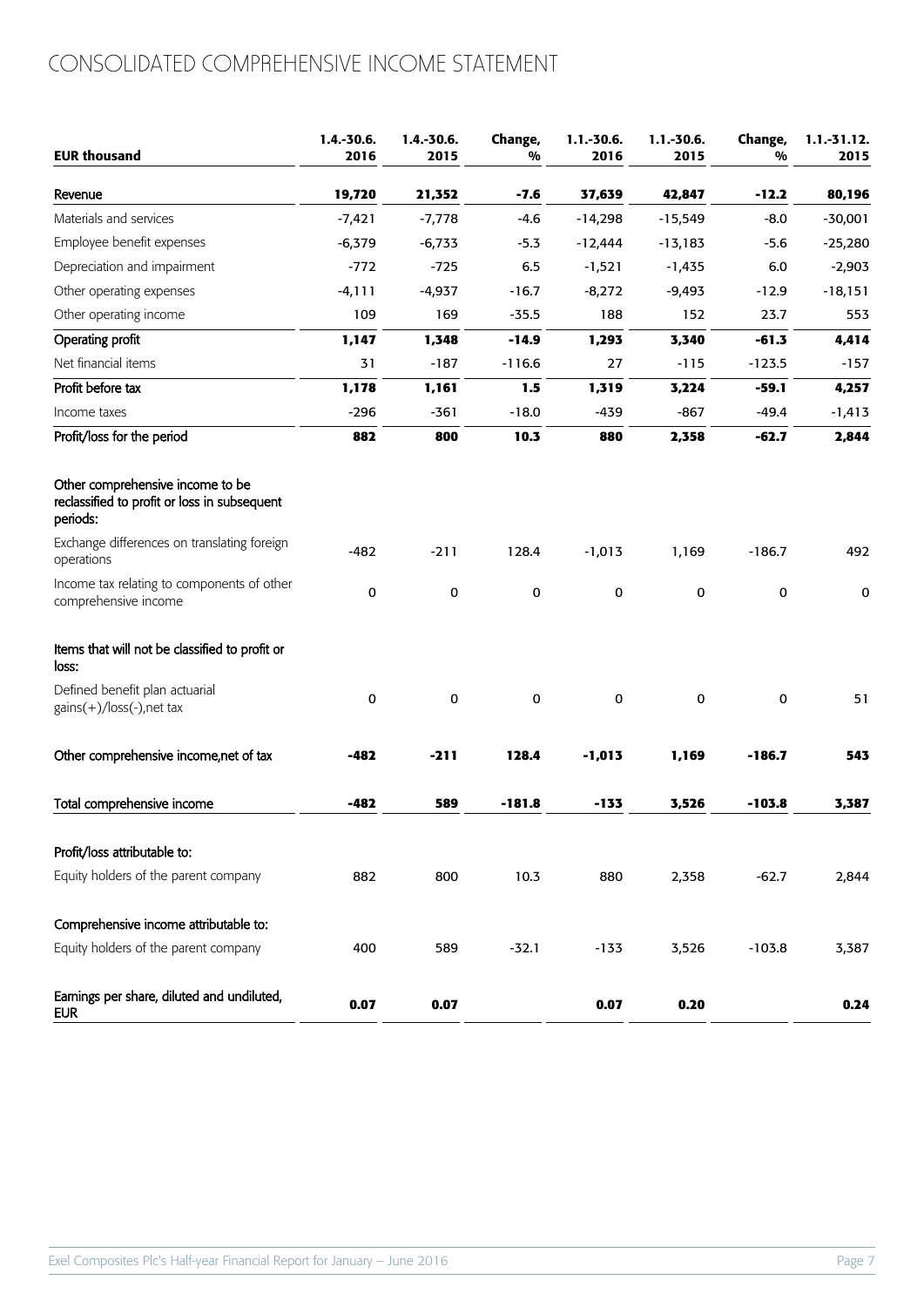## CONSOLIDATED STATEMENT OF FINANCIAL POSITION

| <b>EUR thousand</b>                                  | 30.6.2016 | 30.6.2015 | Change         | 31.12.2015 |
|------------------------------------------------------|-----------|-----------|----------------|------------|
| <b>ASSETS</b>                                        |           |           |                |            |
| Non-current assets                                   |           |           |                |            |
| Goodwill                                             | 9,636     | 9,817     | $-181$         | 9,597      |
| Other intangible assets                              | 387       | 561       | $-174$         | 490        |
| Tangible assets                                      | 14,010    | 13,465    | 545            | 14,359     |
| Deferred tax assets                                  | 375       | 283       | 92             | 383        |
| Other non-current assets                             | 87        | 80        | $\overline{7}$ | 87         |
| Non-current assets total                             | 24,493    | 24,205    | 289            | 24,916     |
| <b>Current assets</b>                                |           |           |                |            |
| Inventories                                          | 9,870     | 10,232    | $-362$         | 9,670      |
| Trade and other receivables                          | 13,028    | 12,180    | 848            | 11,507     |
| Cash at bank and in hand                             | 7,439     | 9,447     | $-2,008$       | 7,874      |
| Current assets total                                 | 30,337    | 31,858    | $-1,521$       | 29,052     |
| <b>Total assets</b>                                  | 54,830    | 56,063    | $-1,233$       | 53,968     |
| EQUITY AND LIABILITIES                               |           |           |                |            |
| Shareholders' equity                                 |           |           |                |            |
| Share capital                                        | 2,141     | 2,141     | 0              | 2,141      |
| Other reserves                                       | 106       | 79        | 27             | 106        |
| Invested unrestricted equity fund                    | 2,539     | 2,539     | 0              | 2,539      |
| Translation differencies                             | 3,012     | 4,702     | $-1,690$       | 4,025      |
| Retained earnings                                    | 19,287    | 19,047    | 240            | 19,060     |
| Profit for the period                                | 880       | 2,358     | $-1,478$       | 2,844      |
| Equity attributable to holders of the parent company | 27,965    | 30,867    | $-2,902$       | 30,716     |
| Total equity                                         | 27,965    | 30,867    | $-2,902$       | 30,716     |
| Non-current liabilities                              |           |           |                |            |
| Interest-bearing liabilities                         | 3,031     | 4,127     | $-1,096$       | 3,531      |
| Interest-free liabilities                            | 568       | 480       | 88             | 553        |
| Deferred tax liabilities                             | 629       | 526       | 103            | 629        |
| Total non-current liabilities                        | 4,228     | 5,133     | $-905$         | 4,713      |
| <b>Current liabilities</b>                           |           |           |                |            |
| Interest-bearing liabilities                         | 9,546     | 4,579     | 4,967          | 4,945      |
| Trade and other non-current liabilities              | 13,091    | 15,485    | $-2,394$       | 13,594     |
| <b>Total liabilities</b>                             | 22,637    | 20,064    | 2,573          | 18,539     |
| Total equity and liabilities                         | 54,840    | 56,063    | $-1,223$       | 53,968     |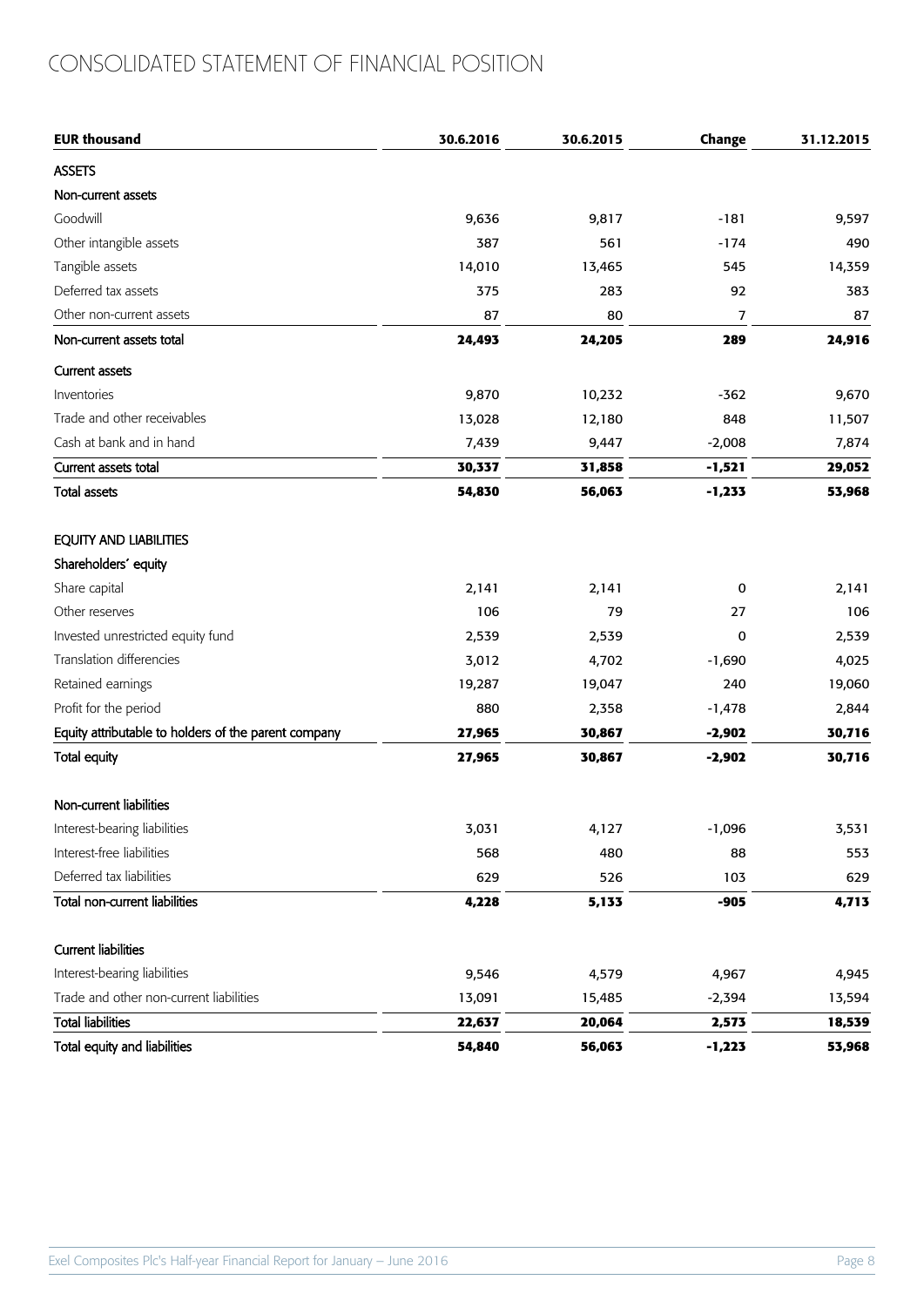## CONSOLIDATED STATEMENT OF CASH FLOWS

| <b>EUR thousand</b>                      | 1.1. - 30.06.2016 | 1.1. - 30.06.2015 | Change   | 1.1. - 31.12.2015 |
|------------------------------------------|-------------------|-------------------|----------|-------------------|
|                                          |                   |                   |          |                   |
| Cash flow from operating activities      |                   |                   |          |                   |
| Profit for the period                    | 880               | 2,358             | $-1,478$ | 2,844             |
| Adjustments                              | 1,029             | 3,000             | $-1,971$ | 5,207             |
| Change in working capital                | $-1,808$          | $-1,827$          | 19       | $-2,271$          |
| Cash flow generated by operations        | 101               | 3,531             | 3,430    | 5,780             |
| Interest paid                            | $-35$             | $-40$             | 5        | -80               |
| Interest received                        | 5                 | 5                 | 0        | 52                |
| Other financial items                    | -60               | -90               | 30       | $-218$            |
| Income taxes paid                        | $-531$            | $-1,047$          | 516      | $-2,149$          |
| Net cash flow from operating activities  | $-520$            | 2,359             | $-2,879$ | 3,385             |
| Cash flow from investing activities      |                   |                   |          |                   |
| Purchases of non-current assets          | $-1,399$          | $-1,840$          | 441      | $-4,295$          |
| Proceeds from sale of non-current assets | 0                 | 0                 | 0        | $\mathbf 0$       |
| Cash flow from investing activities      | $-1,399$          | $-1,840$          | 441      | $-4,295$          |
| Cash flow before financing activities    | -1,919            | 519               | $-2,438$ | -910              |
| Cash flow from financing activities      |                   |                   |          |                   |
| Share issue                              | 0                 | 0                 | 0        | 0                 |
| Proceeds from long-term borrowings       | 0                 | 0                 | $\Omega$ | $\Omega$          |
| Instalments of long-term borrowings      | $-500$            | $-500$            | 0        | $-1,000$          |
| Change in short-term loans               | 4,601             | 3,589             | 1,012    | 3,945             |
| Instalments of finance lease liabilities | 0                 | 0                 | 0        | $\mathbf 0$       |
| Dividends paid                           | $-2,617$          | $-2,379$          | $-238$   | $-2,379$          |
| Net cash flow from financing activities  | 1,484             | 710               | 774      | 566               |
| Change in liquid funds                   | $-435$            | 1,229             | -1,664   | -344              |
| Liquid funds in the beginning of period  | 7,874             | 8,218             | $-344$   | 8,218             |
| Liquid funds at the end of period        | 7,439             | 9,447             | $-2,008$ | 7,874             |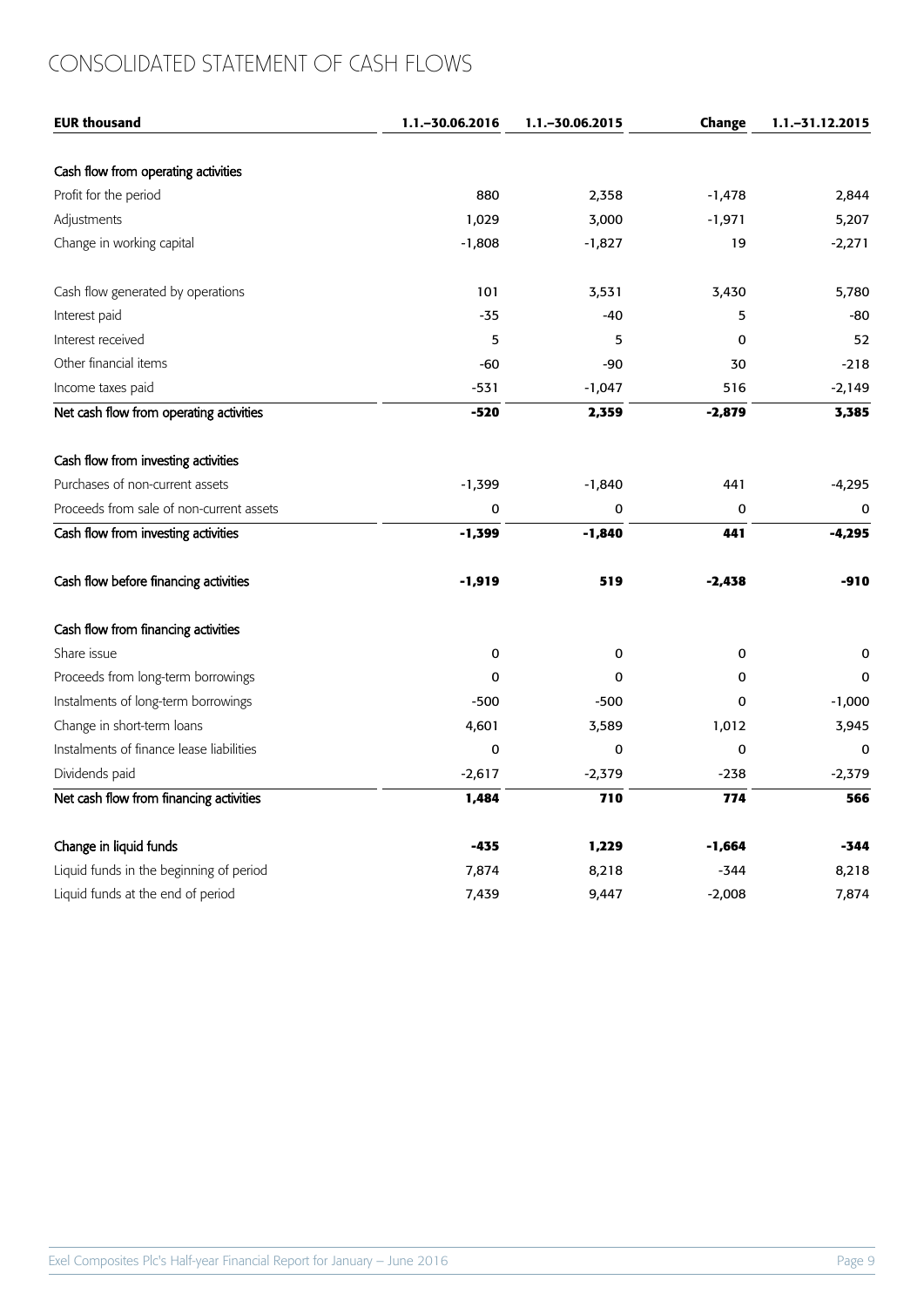## CONSOLIDATED STATEMENT OF CHANGES IN SHAREHOLDERS' EQUITY

| EUR thousand              | Share<br>capital | <b>Share</b><br>premium<br>reserve |     | <b>Invested</b><br><b>Other unrestricted Translation</b><br>reserves equity fund differencies |          | <b>Retained</b><br>earnings | Total        |
|---------------------------|------------------|------------------------------------|-----|-----------------------------------------------------------------------------------------------|----------|-----------------------------|--------------|
| Balance at 1 January 2015 | 2,141            | 0                                  | 79  | 2,539                                                                                         | 3,534    | 21,426                      | 29,720       |
| Comprehensive result      |                  |                                    |     |                                                                                               | 1,169    | 2,358                       | 3,526        |
| Other items               |                  |                                    |     |                                                                                               |          | 0                           | $\mathbf{0}$ |
| Dividend                  |                  |                                    |     |                                                                                               |          | $-2,379$                    | $-2,379$     |
| Balance at 30 June 2015   | 2,141            | $\mathbf 0$                        | 79  | 2,539                                                                                         | 4,702    | 21,405                      | 30,867       |
| Balance at 1 January 2016 | 2,141            | 0                                  | 106 | 2,539                                                                                         | 4,025    | 21,904                      | 30,716       |
| Comprehensive result      |                  |                                    |     |                                                                                               | $-1,013$ | 880                         | $-133$       |
| Other items               |                  |                                    |     |                                                                                               |          | $\mathbf 0$                 | $\mathbf 0$  |
| Dividend                  |                  |                                    |     |                                                                                               |          | $-2,617$                    | $-2,617$     |
| Balance at 30 June 2016   | 2,141            | $\mathbf 0$                        | 106 | 2,539                                                                                         | 3,012    | 20,167                      | 27,965       |

### ADJUSTED OPERATING PROFIT

| <b>EUR thousand</b>                                                            | 1.4.-30.6.2016 | 1.4.-30.6.2015 | 1.1.-30.6.2016 | 1.1.-30.6.2015 | 1.1.-31.12.2015 |
|--------------------------------------------------------------------------------|----------------|----------------|----------------|----------------|-----------------|
| Operating profit                                                               | 1,147          | 1,348          | 1,293          | 3,340          | 4,414           |
| Restructuring costs                                                            |                |                |                |                |                 |
| Impairment losses and reversals                                                |                |                |                |                |                 |
| Costs related to planned or realized<br>business acquisitions and disposals 1) | 20             | 192            | 23             | 241            | 356             |
| Sale of intangible and tangible assets                                         |                |                |                |                |                 |
| Expenses related to changes in legislation<br>or legal proceedings             |                |                |                |                |                 |
| Adjusted operating profit                                                      | 1,167          | 1,540          | 1,316          | 3,581          | 4,770           |

1) The costs incurred in the period under review, though not material, are specified in the table above since they relate to same assignments as costs reported in the corresponding period last year.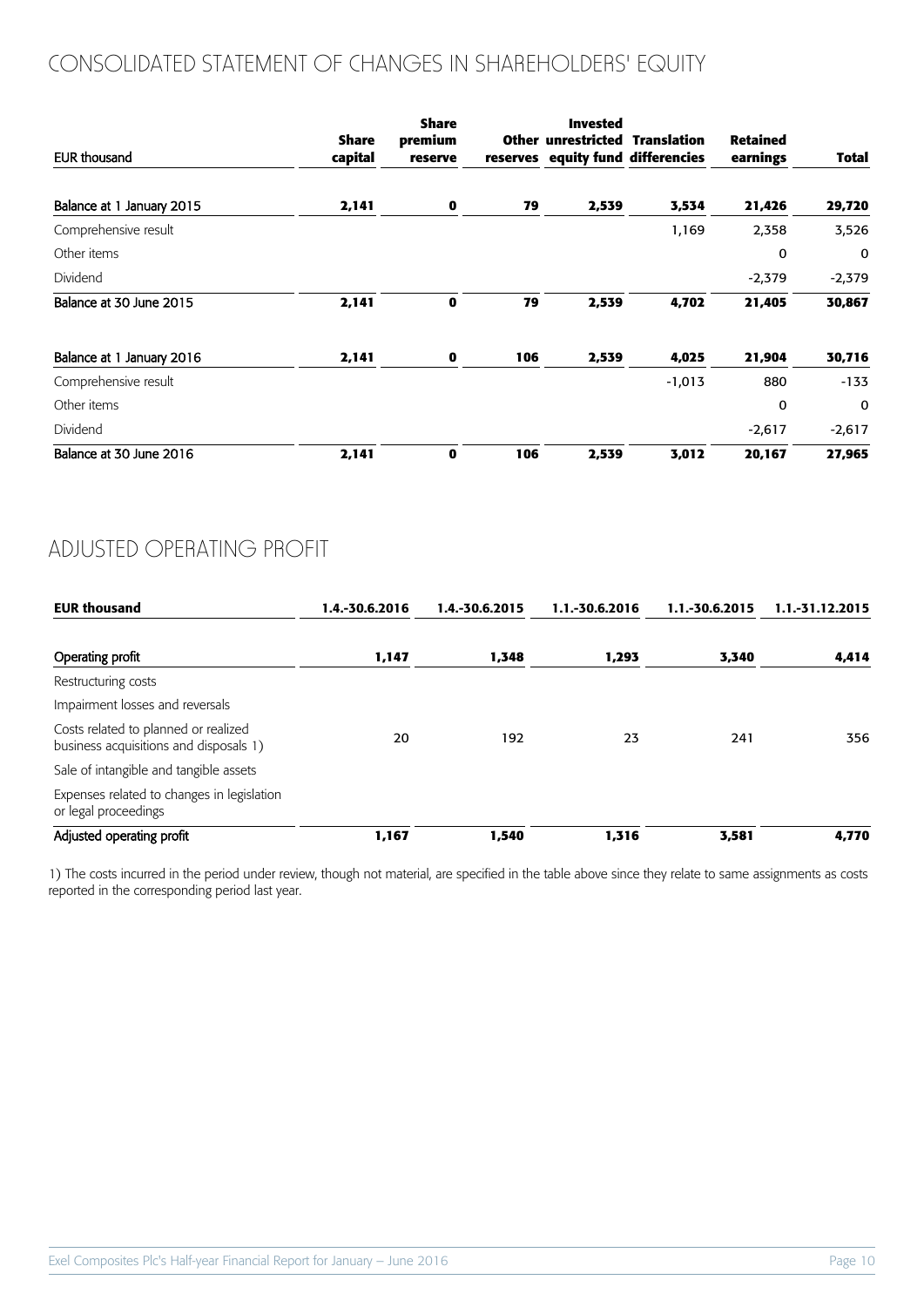## QUARTERLY KEY FIGURES

| <b>EUR thousand</b>                                              | 2016<br>Q <sub>2</sub> | 2016<br>Q1 | 2015<br>Q4 | 2015<br>Q3 | 2015<br>Q <sub>2</sub> | 2015<br>Q1 |
|------------------------------------------------------------------|------------------------|------------|------------|------------|------------------------|------------|
| Revenue                                                          | 19,720                 | 17,919     | 19,343     | 18,006     | 21,352                 | 21,495     |
| Materials and services                                           | $-7,421$               | $-6,877$   | $-7,633$   | $-6,819$   | $-7,778$               | $-7,771$   |
| Employee benefit expenses                                        | $-6,379$               | $-6,065$   | $-6,092$   | $-6,005$   | $-6,733$               | $-6,450$   |
| Depreciation and impairment                                      | $-772$                 | $-749$     | $-746$     | $-721$     | $-725$                 | $-711$     |
| Operating expenses                                               | $-4,111$               | $-4,161$   | $-4,626$   | $-4,033$   | $-4,937$               | $-4,556$   |
| Other operating income                                           | 109                    | 79         | 363        | 38         | 169                    | $-16$      |
| Operating profit                                                 | 1,147                  | 146        | 609        | 466        | 1,348                  | 1,991      |
| Net financial items                                              | 31                     | $-5$       | 167        | $-209$     | $-187$                 | 72         |
| Profit before taxes                                              | 1,178                  | 142        | 775        | 257        | 1,161                  | 2,063      |
| Income taxes                                                     | $-296$                 | $-144$     | $-367$     | $-180$     | $-361$                 | $-506$     |
| Profit/loss for the period                                       | 882                    | $-2$       | 409        | 78         | 800                    | 1,557      |
| Earnings per share, diluted and<br>undiluted, EUR                | 0.07                   | 0.00       | 0.03       | 0.01       | 0.07                   | 0.13       |
| Average number of shares, diluted and<br>undiluted, 1,000 shares | 11,897                 | 11,897     | 11,897     | 11,897     | 11,897                 | 11,897     |
| Average number of personnel                                      | 487                    | 492        | 493        | 500        | 513                    | 487        |

### COMMITMENTS AND CONTINGENCIES

| <b>EUR thousand</b>       | 30.6.2016 | 30.6.2015 | 31.12.2015 |
|---------------------------|-----------|-----------|------------|
| Commitments on own behalf |           |           |            |
| Mortgages                 | 2,783     | 2,783     | 2,783      |
| Floating charges          | 12,500    | 12,500    | 12,500     |
| Operating leases          |           |           |            |
| Not later than one year   | 977       | 948       | 1,040      |
| $1 - 5$ years             | 506       | 1,138     | 904        |
| Other liabilities         | 312       | 6         | 312        |

## DERIVATIVE FINANCIAL INSTRUMENTS NOMINAL VALUE

| <b>EUR thousand</b> | 30.6.2016 | 30.6.2015 | 31.12.2015 |
|---------------------|-----------|-----------|------------|
| Interest rate swaps | 2,100     | 2,700     | 2,400      |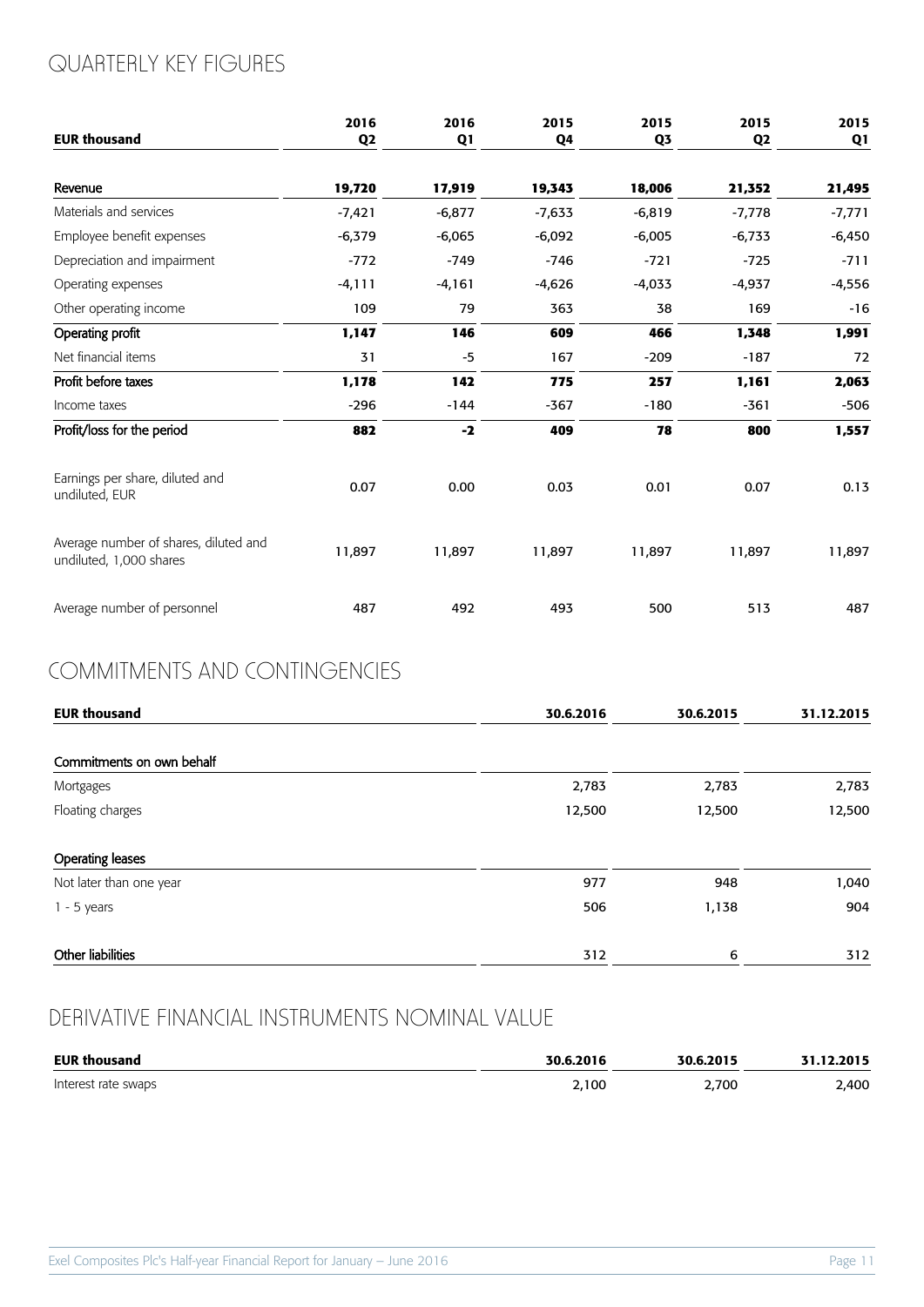## CONSOLIDATED KEY FIGURES

| <b>EUR thousand</b>                             | 1.1.-30.6.2016 | 1.1.-30.6.2015 | Change, %   | 1.1.-31.12.2015 |
|-------------------------------------------------|----------------|----------------|-------------|-----------------|
|                                                 |                |                |             |                 |
| Revenue                                         | 37,639         | 42,847         | $-12.2$     | 80,196          |
| Operating profit                                | 1,293          | 3,340          | $-61.3$     | 4,414           |
| % of revenue                                    | 3.4            | 7.8            |             | 5.5             |
| Adjusted operating profit 1)                    | 1316           | 3,581          | $-63.3$     | 4,770           |
| % of revenue                                    | 3.5            | 8.4            |             | 5.9             |
| Profit before tax                               | 1,319          | 3,224          | $-59.1$     | 4,257           |
| % of revenue                                    | 3.5            | 7.5            |             | 5.3             |
| Profit for the period                           | 880            | 2,358          | $-62.7$     | 2,844           |
| % of revenue                                    | 2.3            | 5.5            |             | 3.5             |
| Shareholders' equity                            | 27,965         | 30,867         | $-9.4$      | 30,716          |
| Interest-bearing liabilities                    | 12,577         | 8,705          | 44.5        | 8,476           |
| Cash and cash equivalents                       | 7,439          | 9,447          | $-21.3$     | 7,874           |
| Net interest-bearing liabilities                | 5,138          | $-741$         | $-793.4$    | 602             |
| Capital employed                                | 40,542         | 39,572         | 2.5         | 39,192          |
| Return on equity, %                             | $6.0\,$        | 15.6           | $-61.5$     | 9.4             |
| Return on capital employed, %                   | 6.5            | 17.9           | $-63.7$     | 12.0            |
| Equity ratio, %                                 | 51.3           | 55.3           | $-7.2$      | 57.1            |
| Net gearing, %                                  | 18.4           | $-2.4$         | $-866.7$    | $2.0\,$         |
| Capital expenditure                             | 1,399          | 1,840          | $-24.0$     | 4,295           |
| % of revenue                                    | 3.7            | 4.3            |             | 5.4             |
| Research and development costs                  | 1,006          | 941            | 6.9         | 1,850           |
| % of revenue                                    | 2.7            | 2.2            |             | $2.3\,$         |
| Order intake                                    | 38,263         | 44,185         | $-13.4$     | 83374           |
| Order backlog                                   | 15,799         | 13,783         | 14.6        | 15,348          |
| Earnings per share, diluted and undiluted, EUR  | 0.07           | 0.20           | $-65.0$     | 0.24            |
| Equity per share, EUR                           | 2.35           | 2.59           | $-9.3$      | 2.58            |
| Average number of shares, diluted and undiluted | 11,897         | 11,897         | $\mathbf 0$ | 11,897          |
| Average number of employees                     | 490            | 500            | $-2.0$      | 498             |

1) Excluding material items affecting comparability, such as restructuring costs, impairment losses and reversals, and costs related to planned or realized business acquisitions or disposals. For more information, please refer to the paragraph "Change in Exel Composites' financial reporting terminology" of this Half-year Financial Report.